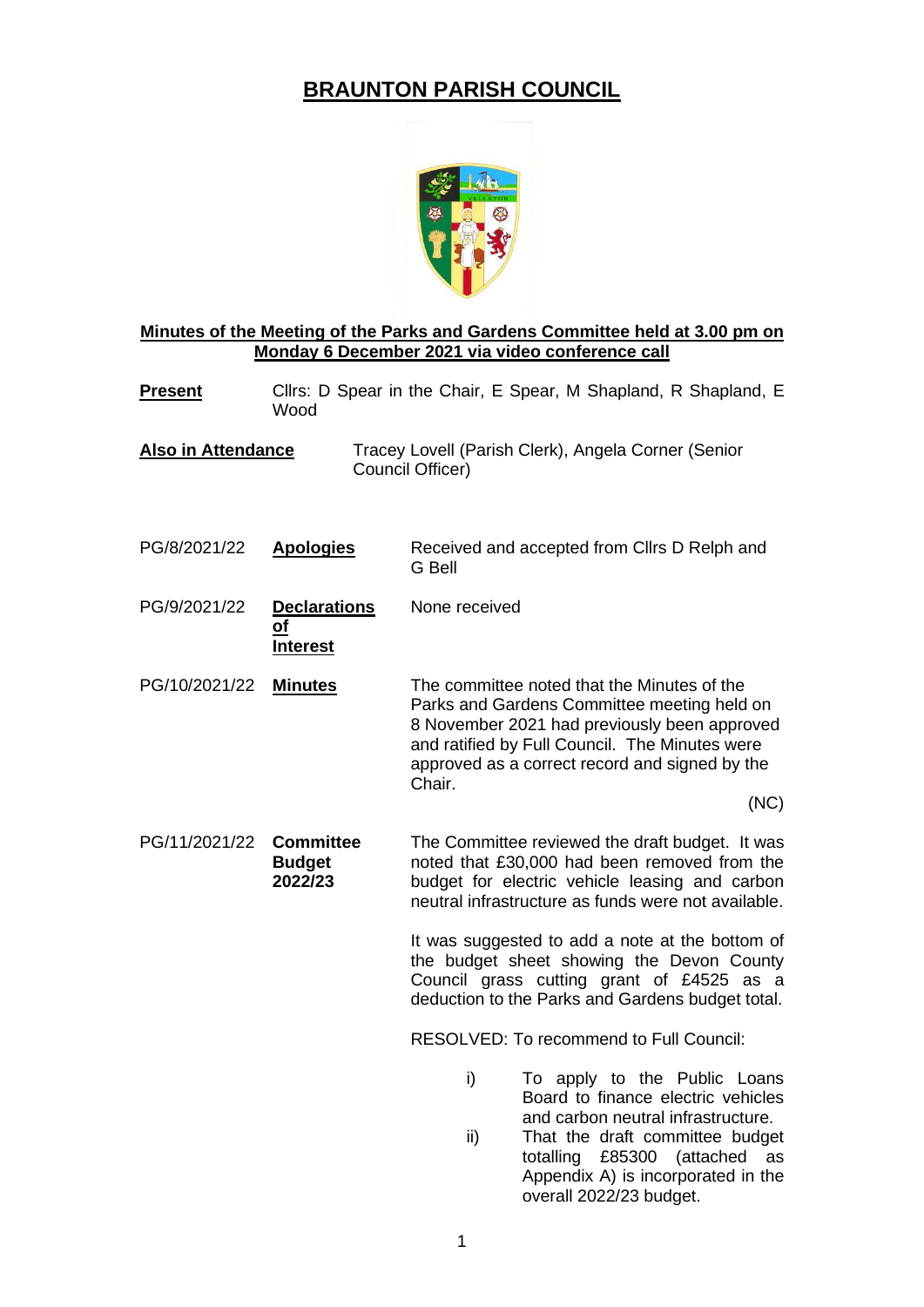The meeting closed at 3.30 pm

.................................... The Chairman